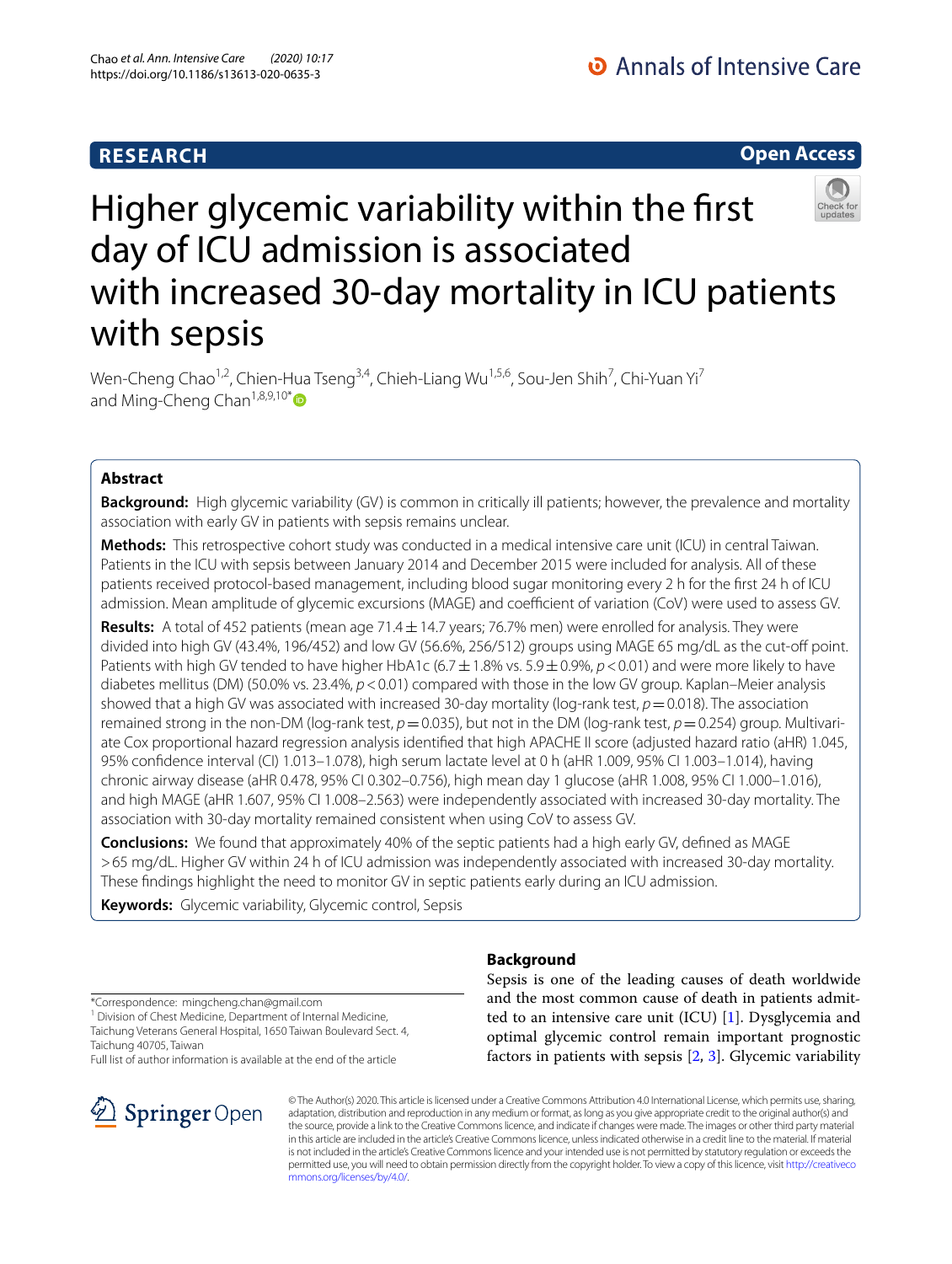(GV) has recently been reported to be the third domain of sepsis-induced dysglycemia in addition to hyperglycemia and hypoglycemia [\[4](#page-8-3)]. However, there is no universal standard for how best to determine GV in patients with sepsis, particularly the number and timing of blood sugar samples required [[5\]](#page-8-4). Previous studies have reported that a wide range of blood sugar samples are needed to calculate GV, ranging from 1 to 5 times/day [[6,](#page-8-5) [7](#page-8-6)]. Moreover, a previous study using a continuous glucose monitoring system reported that a relatively small number of blood sugar samples in critically ill patients may underestimate GV [[8\]](#page-8-7). When to determine GV in patients with sepsis is another important issue. GV in the early phase of sepsis may refect a physiological response to stress; whereas in the later phase it may be afected by a variety of factors related to management, including nutritional intake and glucose control strategy [\[9](#page-8-8), [10\]](#page-8-9). Previous studies have shown an association between mortality and GV in general ICU patients and selected ICU patients, such as those with diabetes  $[11–13]$  $[11–13]$  $[11–13]$  $[11–13]$ . However, few studies have focused on GV in the frst 24 h of ICU admission due to sepsis, and thus the association between mortality and early GV in sepsis warrants further investigations. Therefore, we conducted this study with retrospective analysis of patients with sepsis who received protocol-based management with blood sugar monitoring every 2 h after ICU admission. The aim of this study was to investigate the prevalence of high GV and to determine the association between GV and mortality.

#### **Methods**

#### **Subjects and data collection**

This retrospective cohort study was conducted at one 24-bed medical ICU of a tertiary-care referral hospital with 1514 beds in central Taiwan. Databases of the sepsis management registry and electronic medical records which were collected prospectively were used for analysis. We retrospectively screened all of the adult patients listed in the sepsis management registry database between 1 January 2014 and 31 December 2015. In total, 517 consecutive patients who were admitted to the ICU with sepsis and received protocolized bundle care were included. The bundle care included antibiotic administration, pathogen identifcation and culture, lactate measurement, fuid resuscitation and vasopressors to stabilize hemodynamics. A protective ventilator strategy was used for the patients with respiratory failure needing mechanical ventilation by targeting tidal volume at 6 ml/kg and limiting the plateau pressure to less than 30 cm  $H_2O$ . Glycemic control aiming at keeping blood sugar levels between 150 and 180 mg/ dL was achieved using protocolized continuous insulin infusion. Blood glucose was monitored every 2 h for the frst 24 h of ICU admission. Given that arterial catheter insertion is part of standard care for patients with sepsis, we used arterial blood instead of capillary blood for point-of-care testing using a glucose meter. The sepsis management registry and electronic medical records databases were used to obtain critical care-associated data, including demographics, comorbidities, Acute Physiology and Chronic Health Evaluation (APACHE) II score, serum glycated hemoglobin (HbA1c), serial glucose data, and other relevant data.

#### **Defnition of DM and determination of glycemic variability**

Diabetes mellitus (DM) in this study was defned as patients with a diagnosis of DM before admission and those with HbA1c  $\geq$  6.5% at admission even without a history of DM [\[14](#page-8-12)]. We used two measures to assess GV: mean amplitude of glycemic excursions (MAGE) and coefficient of variation (CoV). Briefly, MAGE is the mean blood glucose value exceeding the standard deviation (SD) from the 24-h mean blood glucose level [[15](#page-8-13)], and CoV represents the ratio of the SD to the mean glucose level  $[16]$  $[16]$ . We used MAGE 65 mg/dL as the cutoff point given that a normal MAGE has been reported to be approximately less than 65 mg/dL  $[15, 17]$  $[15, 17]$  $[15, 17]$  $[15, 17]$ , and a CoV of 30% based on a previous study exploring dysglycemia in patients with sepsis [[18\]](#page-8-16).

#### **Statistical analysis**

Data were presented as frequencies (percentages) for categorical variables and as means $\pm$ SDs for continuous variables. The Kolmogorov–Smirnov test was used to test normality. Diferences between the two groups were analyzed using the Student's *t* test or Mann– Whitney *U* test, while the Chi-square test with Fisher's exact test were used for categorical variables. Kaplan– Meier analysis was used to test the association between 30-day mortality and GV using MAGE 65 mg/dL as the cut-off point. Variables were considered as candidates for inclusion in the multivariate model if the associated univariate *p* value was < 0.20, and variables which have been reported to associate with mortality in critically ill patients were also included [[19](#page-8-17)]. A Cox proportional hazards regression model, adjusted for glycemia-associated variables and 30-day mortality-associated variables, was constructed to identify independent variables that predicted 30-day mortality. GV was determined using EasyGV Version 9.0.R2 software. Statistical signifcance was set at a two-sided *p* value of < 0.05. All data were analyzed using SPSS software version 22.0 (SPSS Inc., Chicago, IL, USA).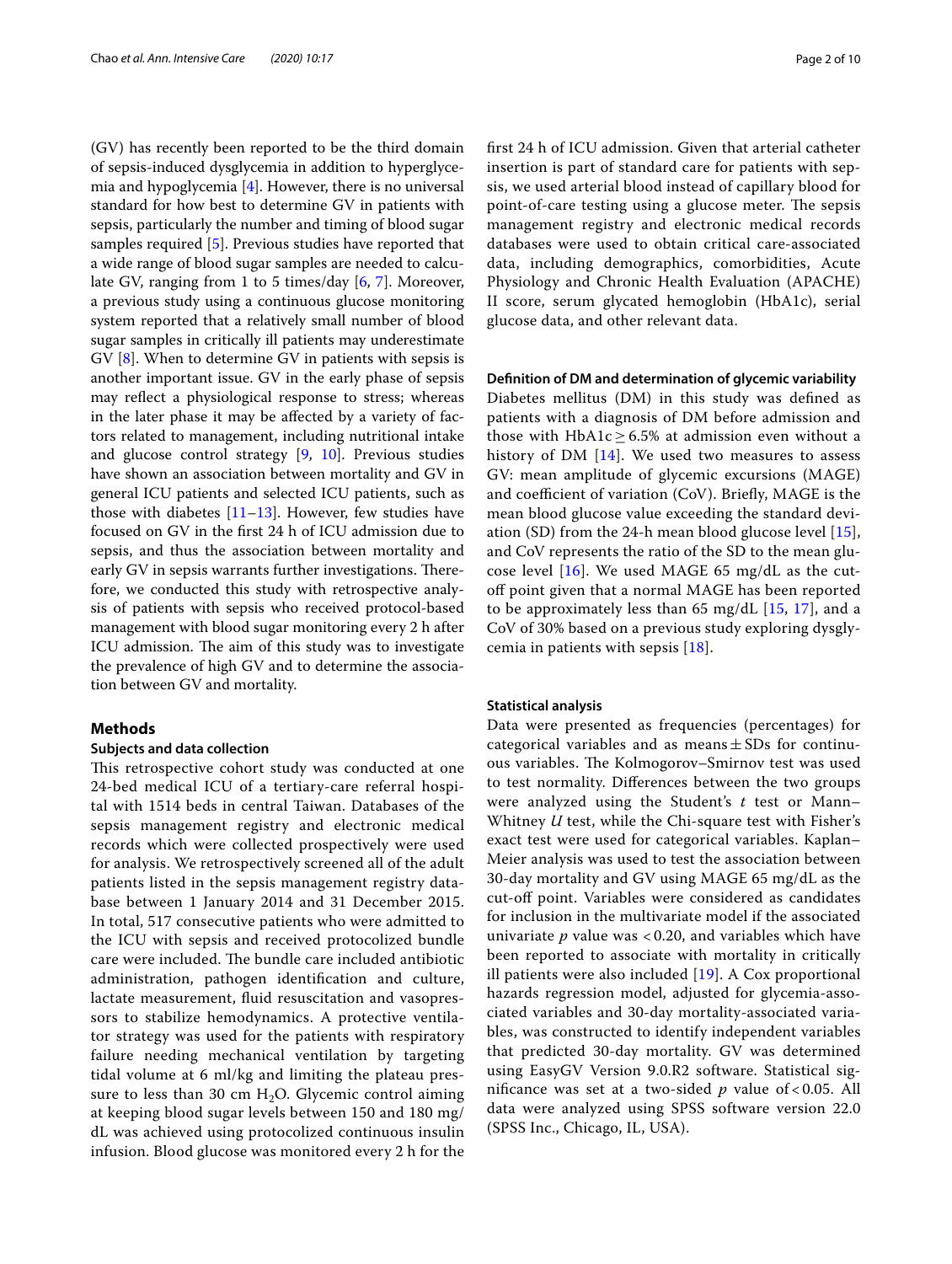#### **Results**

#### **Demographic and GV‑related data**

A total of 517 consecutive patients were admitted to the medical ICU due to sepsis between January 2014 and December 2015, of whom 65 were excluded due to a lack of HbA1c data within the past 3 months (Fig. [1\)](#page-2-0). Patients who died within a few hours after ICU admission were hence excluded given that HbA1C was generally checked on day 2 in the study ICU. The remaining 452 patients were eligible for analysis and were divided into high GV (*n*=196, 43.4%) and low GV (*n*=256, 56.6%) groups using MAGE 65 mg/dL as the cut-off point.

Table [1](#page-3-0) summarizes the demographic, GV, and sepsis-related data (Table  $1$ ). The mean age was  $71.4 \pm 14.7$  years, and 76.7% of the patients were male. The mean MAGE and CoV were  $67 \pm 51.1$  mg/dL and  $23.5 \pm 11.2$ %, respectively. The most common underlying comorbidities were congestive heart failure (31.6%), chronic airway disease (28.1%) and malignancy (23.9%). As expected, those with high GV had a higher HbA1c

 $(6.7 \pm 1.8\% \text{ vs. } 5.9 \pm 0.9\%, p < 0.01)$  and were more likely to have DM  $(50.0\% \text{ vs. } 23.4\%, p < 0.01)$  compared with those in the low GV group. The other variables appeared to be comparable between these two groups, except that those with high GV were less likely to be male (71.4% vs. 80.8%,  $p = 0.03$ ) compared to those in the low GV group. These data suggested that a high GV was prevalent in the patients with sepsis and that it was associated with DM and levels of HbA1c.

#### **High day 1 GV was associated with high 30‑day mortality**

The patients with high GV had a higher mean glucose level (184.2±45.1 vs. 148.7±31.0 mg/dL, *p*<0.01) and peak glucose level  $(298.9 \pm 76.9 \text{ vs. } 194.7 \pm 50.3 \text{ mg/dL})$ compared to the patients with low GV. With regards to the sepsis-related data, the severity of sepsis was high as evidenced by a high APACHE II score in both groups  $(27.5 \pm 6.6$  in the high GV group vs.  $27.3 \pm 6.6$  in the low GV group,  $p = 0.70$ ). The patients in the high GV group appeared to have a higher serum lactate level at 0 h

<span id="page-2-0"></span>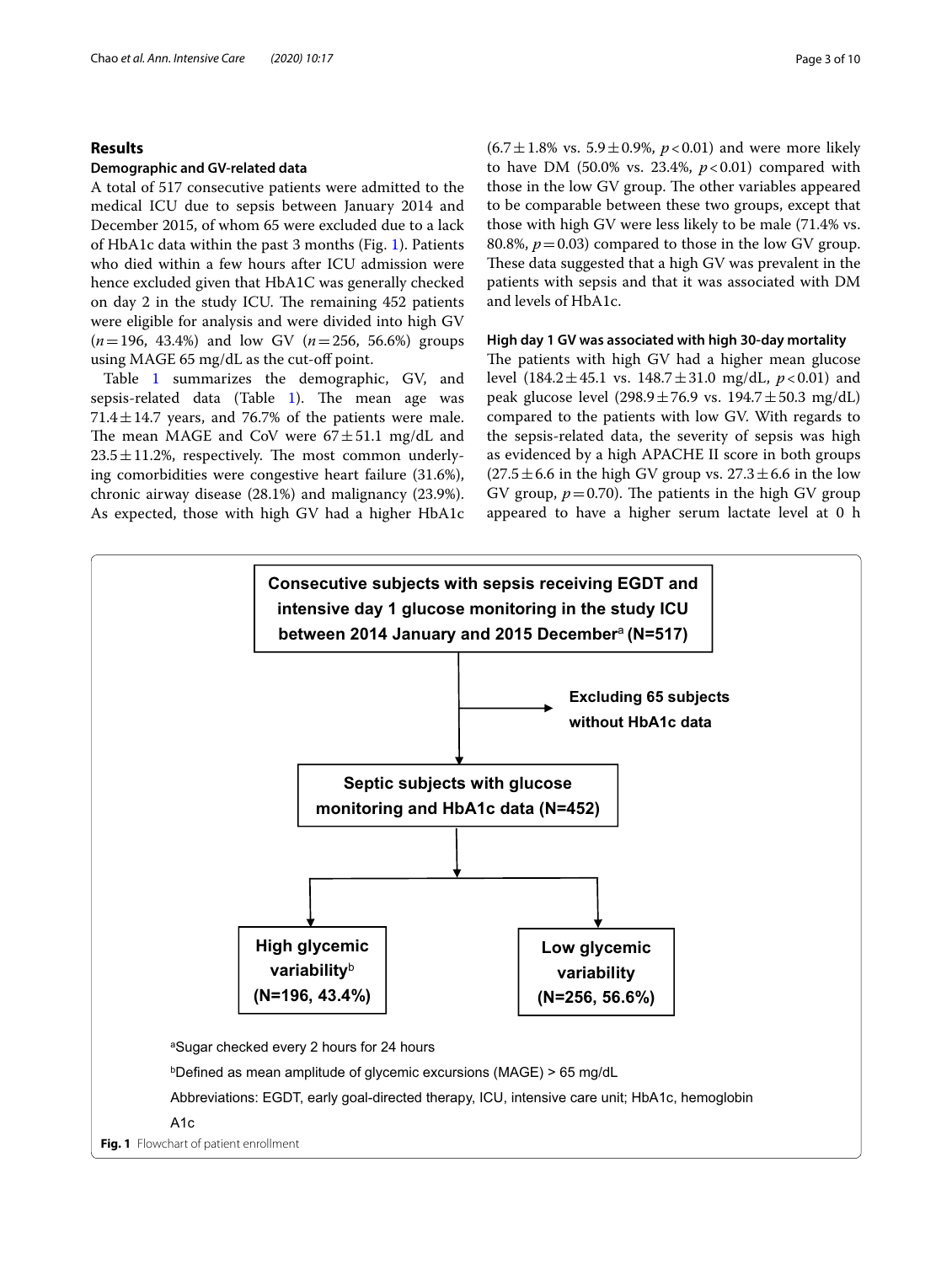|                               | All<br>$(N = 452)$ | Low GV<br>$(MAGE \leq 65)$ | High CV<br>(MAGE > 65) | p value |
|-------------------------------|--------------------|----------------------------|------------------------|---------|
|                               |                    |                            |                        |         |
|                               |                    | $(N = 256)$                | $(N = 196)$            |         |
| Basic and glycemia data       |                    |                            |                        |         |
| Age (years)                   | $71.4 \pm 14.7$    | $71.7 \pm 15.3$            | $71.2 \pm 13.9$        | 0.72    |
| Male %                        | 346 (76.7%)        | 206 (80.8%)                | 140 (71.4%)            | 0.03    |
| BMI (kg)                      | $23.7 \pm 8.8$     | $24 + 11$                  | $23.3 \pm 4.5$         | 0.36    |
| HbA1c (%)                     | $6.3 \pm 1.4$      | $5.9 \pm 0.9$              | $6.7 \pm 1.8$          | < 0.01  |
| Day 1 glucose metrics         |                    |                            |                        |         |
| Mean glucose (mg/dL)          | $164.1 \pm 41.7$   | $148.7 \pm 31.0$           | $184.2 \pm 45.1$       | < 0.01  |
| Peak glucose (mg/Dl)          | $239.9 \pm 81.6$   | 194.7±50.3                 | 298.9±76.9             | < 0.01  |
| Hypoglycemia (<40 mg/dL)      | $2(0.4\%)$         | $0(0\%)$                   | $2(1.0\%)$             | 0.18    |
| Glycemic variation            |                    |                            |                        |         |
| MAGE                          | $67 + 51.1$        | $33.7 \pm 18.6$            | $110.5 \pm 47.2$       | < 0.01  |
| CoV                           | $23.5 \pm 11.2$    | $17.2 \pm 7.1$             | $31.8 \pm 10.1$        | < 0.01  |
| Comorbidities                 |                    |                            |                        |         |
| Diabetes mellitus             | 158 (35%)          | 60 (23.4%)                 | 98 (50.0%)             | < 0.01  |
| Congestive heart failure      | 143 (31.6%)        | 74 (28.9%)                 | 69 (35.2%)             | 0.19    |
| Cerebrovascular disease       | 50 (11.1%)         | 27 (10.5%)                 | 23 (11.7%)             | 0.80    |
| Chronic airway disease        | 127 (28.1%)        | 70 (27.3%)                 | 57 (29.1%)             | 0.76    |
| Chronic renal disease         | 53 (11.7%)         | 26 (10.2%)                 | 27 (13.8%)             | 0.30    |
| Malignancy                    | 108 (23.9%)        | 64 (25.0%)                 | 44 22.4(%)             | 0.60    |
| Severity-associated variables |                    |                            |                        |         |
| APACHE II score               | $27.4 \pm 6.6$     | $27.3 \pm 6.6$             | $27.5 \pm 6.6$         | 0.70    |
| Lactate level, 0 h (mg/dl)    | $26.5 \pm 23.6$    | $24.5 \pm 20.1$            | $29.1 \pm 27.4$        | 0.05    |
| Lactate level, 24 h (mg/dl)   | $21.7 \pm 19.6$    | 19.9 ± 15.9                | $24.2 \pm 23.6$        | 0.10    |
| ScvO2, 0 h (%)                | 74.7±11.4          | 74.4 ± 11.3                | $75.2 \pm 11.7$        | 0.45    |
| ScvO2, 6 h (%)                | 74.6 ± 10.5        | $74.8 \pm 10.5$            | $74.3 \pm 10.4$        | 0.61    |
| Laboratory data               |                    |                            |                        |         |
| Albumin (mg/dL)               | $2.8 \pm 0.6$      | $2.9 \pm 0.6$              | $2.8 \pm 0.6$          | 0.21    |
| Hemoglobin (g/dL)             | $10.2 \pm 2.3$     | $10.3 \pm 2.3$             | $10.1 \pm 2.4$         | 0.29    |
| Creatinine (mg/dL)            | $2.1 \pm 2.2$      | $1.9 \pm 1.8$              | $2.3 \pm 2.6$          | 0.07    |
| C-reactive protein (mg/dL)    | $13.8 \pm 10.6$    | $14 \pm 10.2$              | $13.7 \pm 11.1$        | 0.80    |
| Procalcitonin (ng/mL)         | $17.4 \pm 34.9$    | $17 + 34.5$                | $17.8 \pm 35.5$        | 0.82    |
| Outcomes                      |                    |                            |                        |         |
| 30-day mortality              | 140 (31%)          | 68 (26.6%)                 | 72 (36.7%)             | 0.03    |

#### <span id="page-3-0"></span>**Table 1 Characteristics of the 452 patients with sepsis categorized by glycemia variability**

Data are presented as mean  $\pm$  SD and N (%)

*GV* glycemic variability, *MAGE* mean amplitude of glycemic excursions, *CoV* coefcient of variation, *DM* diabetes mellitus, *BMI* body-mass index, *HbA1c* hemoglobin A1c, *APACHE II* acute physiology and chronic health evaluation II, *ScvO2* central venous oxygen saturation

 $(29.1 \pm 27.4 \text{ vs. } 24.5 \pm 20.1 \text{ mg/dL}, p=0.05)$  and at 24 h  $(24.1 \pm 23.6 \text{ vs. } 19.9 \pm 15.9, p=0.10)$  than those in the low GV group. Moreover, the patients in the high GV group had a higher 30-day mortality rate compared to those in the low GV group (36.7% vs. 26.6%, *p*=0.03). Given that DM is highly associated with a high GV, we investigated the specifc role of DM in the association between GV and 30-day mortality. We used Kaplan–Meier analysis to test the correlation between GV and 30-day mortality, which showed that higher GV was associated with a

higher risk of 30-day mortality (log-rank test,  $p = 0.018$ ) (Fig. [2](#page-4-0)). The positive association between GV and 30-day mortality remained strong in the non-DM subgroup (log-rank test,  $p=0.035$ ), but was no longer present in the DM subgroup (log-rank test,  $p=0.254$ ) (Fig. [3\)](#page-4-1). We also analyzed the GV between DM and non-DM groups in this study, and found that the patients with DM had higher GV including MAGE and CoV compared to those without DM. In this cohort, 30-day mortality was unaffected by DM (Fig. [4\)](#page-5-0). Furthermore, in a multivariate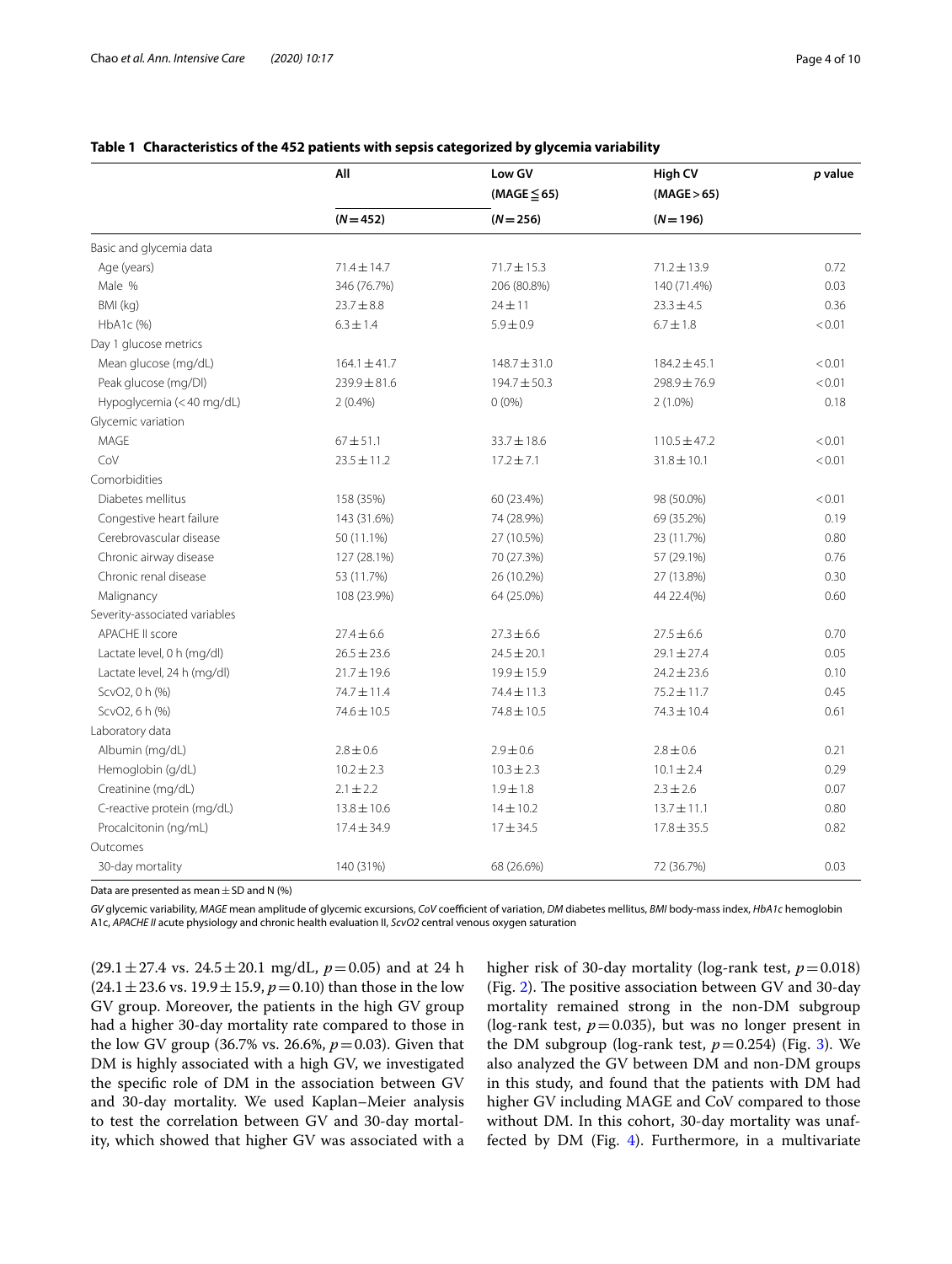

<span id="page-4-0"></span>

<span id="page-4-1"></span>Cox proportional hazard regression model adjusted for demographic, glycemia-associated and 30-day mortalityassociated data (Additional file  $1:$  Table S1), including age, sex, HbA1c, severe hypoglycemic episodes, cerebrovascular disease, hemoglobin and creatinine, APACHE II score (adjusted hazard ratio (aHR) 1.045, 95% confdence interval (CI) 1.013–1.078), level of lactate at 0 h (aHR 1.009, 95% CI 1.003–1.014), having a diagnosis of chronic airway disease (aHR 0.483, 95% CI 0.305–0.764), level of mean day 1 glucose (aHR 1.008, 95% CI 1.000–1.016), and high MAGE (aHR 1.607, 95% CI 1.008–2.563) were independently associated with 30-day mortality (Table [2](#page-6-0)). These findings showed that both mean day 1 glucose level and high MAGE were independently associated with 30-day mortality in patients with sepsis, and highlighted the importance of monitoring GV in critically ill patients.

#### **Using CoV to assess GV**

CoV is traditionally used to assess GV. Therefore, we tested the relationship between CoV and MAGE. Pearson correlation analysis showed a high positive correlation between these two measures for GV (MAGE vs. CoV,  $r=0.82$ ,  $p<0.001$ ) (Fig. [5\)](#page-6-1). The multivariate Cox proportional hazard regression model, adjusted for the same variables used for MAGE, showed that a high GV (determined by CoV>30%) was also independently associated with high 30-day mortality (aHR 2.593, 95% CI 1.494– 4.499) (Table [3](#page-7-0)). Taken together, our findings suggested that high GV was common in the patients with sepsis, and that it was independently associated with 30-day mortality.

#### **Discussion**

In this study we investigated day 1 GV in patients with sepsis receiving protocol-based management of sepsis, and found that approximately 40% of the patients had high GV, defned as MAGE>65 mg/dL. In addition, high day 1 GV was independently associated with 30-day mortality, and this relationship remained consistent when using CoV as a measure of GV. These findings highlight the critical role of GV in sepsis, and indicate the need for monitoring early GV in patients with sepsis.

GV refers to fuctuations in blood glucose level, which is a common stress response. However, there is currently no general consensus on its definition. The prevalence of GV in septic patients is unknown, which may partly be due to the lack of a standardized measurement of GV [[20\]](#page-8-19). In addition, the timing of GV in patients with sepsis is also important, because it may have diferent clinical signifcance. GV in the early phase can be the result of a stress response, and late-phase GV may refect the overall treatment responses. One strength of the present study is that all of the enrolled patients received regular glucose monitoring every 2 h, and an average of  $10.6 \pm 2.4$  glucose measurements were taken within the initial 24 h of ICU admission. This early and intensive glucose monitoring enabled us to investigate the prevalence of high GV in the early phase of septic patients, and also its association with 30-day mortality. In line with our fndings, Ali et al.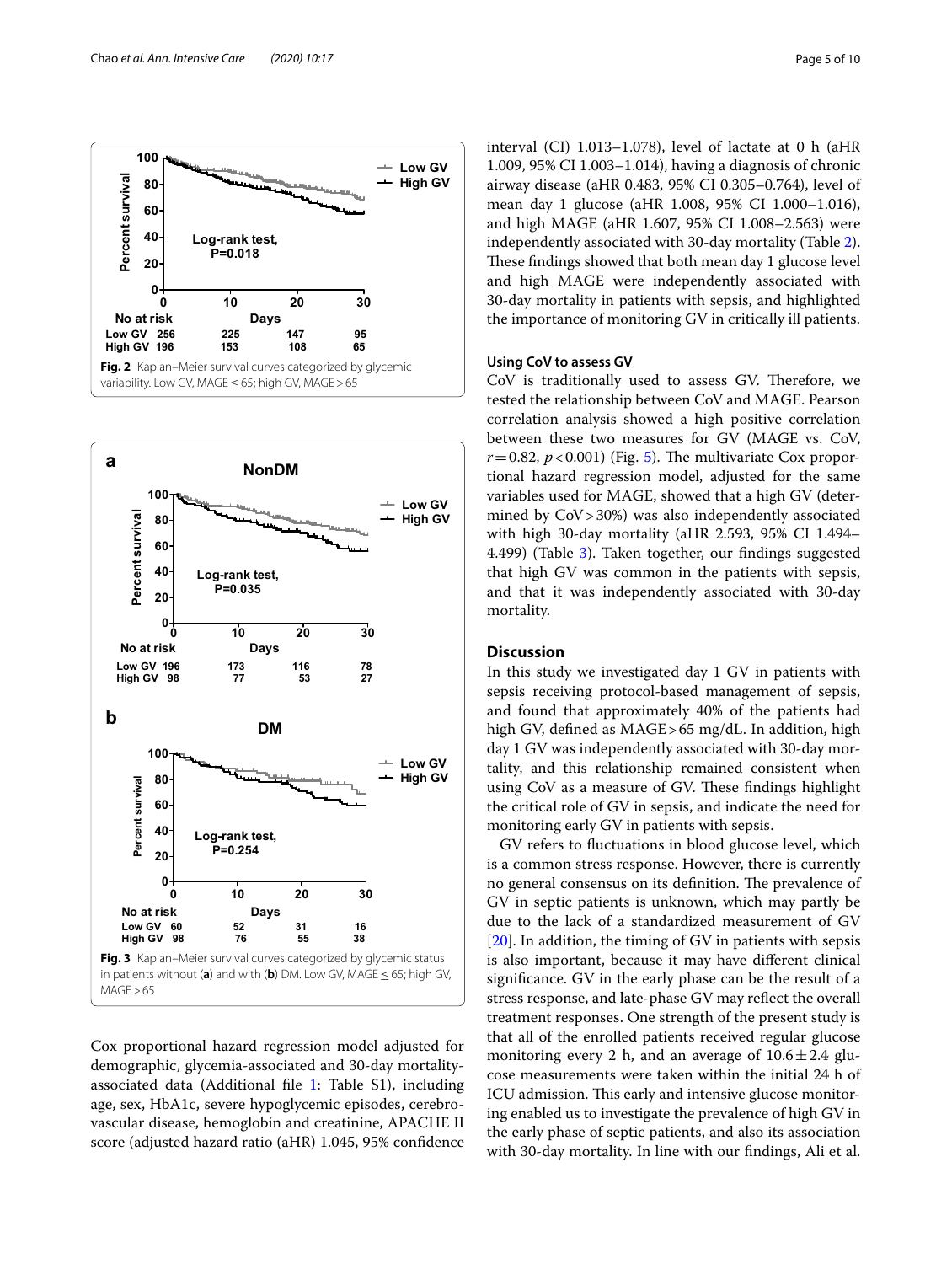

<span id="page-5-0"></span>reported that GV was associated with hospital mortality in patients with sepsis using all available glucose values for the entire hospitalization for sepsis in an administrative dataset [\[21](#page-8-20)]. In addition, a recent study focusing on the early phase of sepsis using all available glucose values within 48 h after admission via the emergency department, reported that CoV>30% was associated with in-hospital mortality. However, due to the retrospective design and the difficulty of protocol-based intensive glucose monitoring in an emergency department, only 24.9% (1537/6165) of the patients had more than two blood glucose values within 48 h. In addition, the diagnosis of DM was limited due to the lack of HbA1c values in the patients without DM [[18\]](#page-8-16). Taken together, these fndings suggest the importance of GV in critically ill patients. Our fndings further showed the prevalence of high GV in the early phase of sepsis through intensive

glucose monitoring. It is therefore unsurprising that a high GV has been proposed to be incorporated into the severity score for critically ill patients [\[22](#page-8-21)].

The pathophysiological role of  $GV$  in critical illness is complex, and the association between DM and GV remains elusive. One recently published study measuring insulin sensitivity every 6 h for 72 h reported that insulin sensitivity was higher in non-survivors than in survivors [[23\]](#page-8-22). This finding indicates that high insulin sensitivity may refect a stress response in non-surviving septic patients, and that high insulin sensitivity may in turn lead to a high GV in these patients, as shown in the present study.

Previous studies and our data showed that high GV was associated with high mortality in non-diabetic critically ill patients [\[7](#page-8-6), [24](#page-9-0)], whereas the association between high GV and patients with DM was less prominent than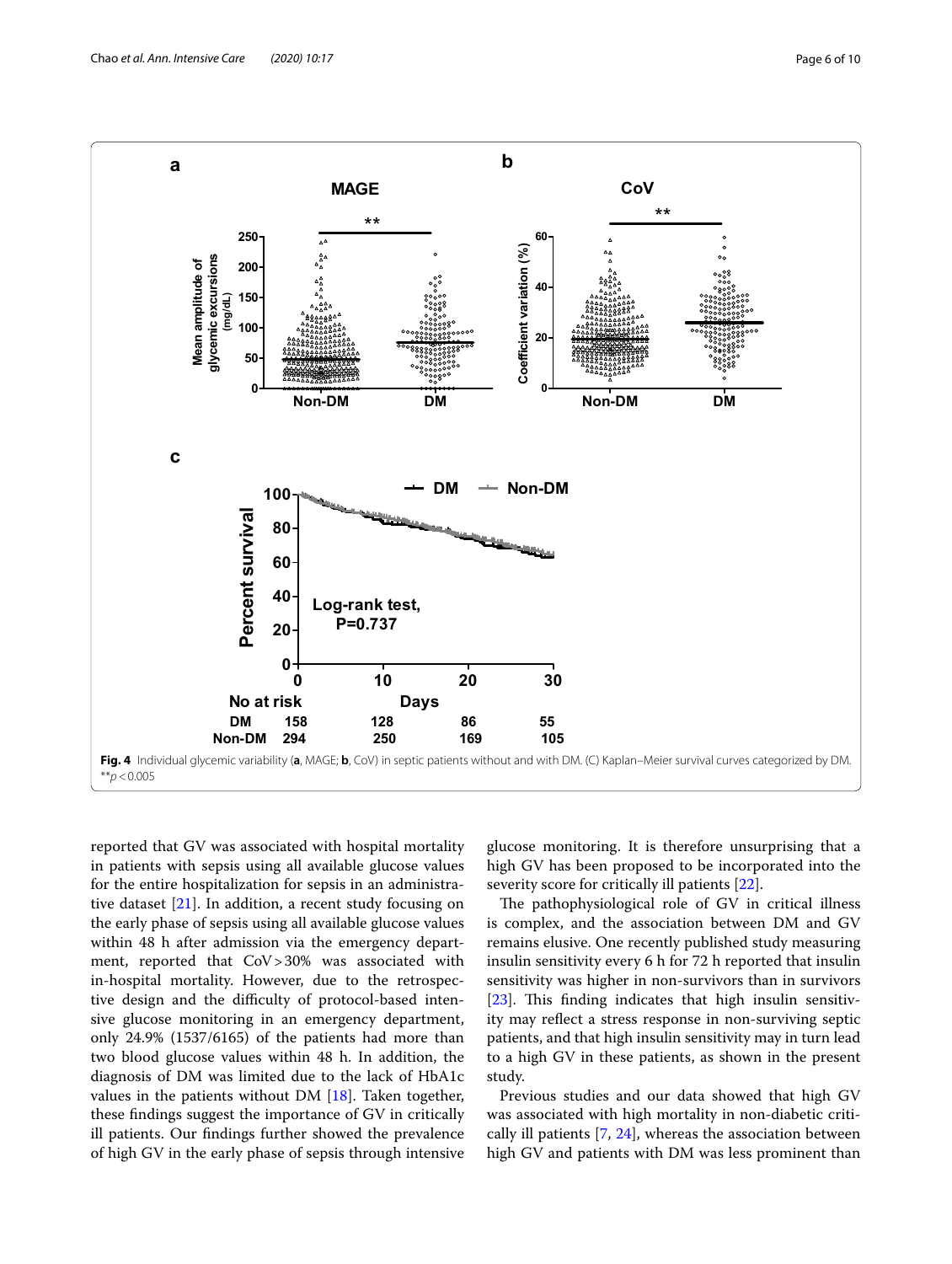| <b>Characteristics</b>                    | <b>Univariate</b>      |         | <b>Multivariate</b>    |         |
|-------------------------------------------|------------------------|---------|------------------------|---------|
|                                           | HR (95% CI)            | p value | HR (95% CI)            | p value |
| Age, per 1 year increment                 | $1.003(0.991 - 1.014)$ | 0.63    | 1.005 (0.993-1.018)    | 0.41    |
| Sex                                       |                        |         |                        |         |
| Female                                    | 1 [Reference]          |         | 1 [Reference]          |         |
| Male                                      | $1.113(0.743 - 1.667)$ | 0.60    | 1.292 (0.822-2.031)    | 0.27    |
| HbA1c, per 1 increment                    | $1.045(0.935 - 1.167)$ | 0.44    | $0.919(0.803 - 1.051)$ | 0.92    |
| Cerebrovascular disease                   |                        |         |                        |         |
| No                                        | 1 [Reference]          |         | 1 [Reference]          |         |
| Yes                                       | $0.602(0.317 - 1.146)$ | 0.12    | $0.502(0.255 - 0.986)$ | 0.05    |
| Chronic pulmonary disease                 |                        |         |                        |         |
| <b>No</b>                                 | 1 [Reference]          |         | 1 [Reference]          |         |
| Yes                                       | $0.506(0.328 - 0.779)$ | < 0.01  | $0.483(0.305 - 0.764)$ | < 0.01  |
| APACHE II, per 1 increment                | 1.056 (1.027-1.086)    | < 0.01  | 1.045 (1.013-1.078)    | < 0.01  |
| Lactate 0-h, per 1 mg/dL increment        | $1.010(1.005 - 1.014)$ | < 0.01  | 1.009 (1.003-1.014)    | < 0.01  |
| Hemoglobin, per 1 g/dL increment          | $0.967(0.818 - 2.672)$ | 0.40    | 1.002 (09.25-1.085)    | 0.97    |
| Creatinine, per 1 mg/dL increment         | 1.048 (0.993-1.105)    | 0.09    | 1.031 (0.954-1.115)    | 0.44    |
| Hypoglycemia episode (<40 mg/dL)          |                        |         |                        |         |
| <b>No</b>                                 | 1 [Reference]          |         | 1 [Reference]          |         |
| Yes                                       | 2.098 (0.293-15.009)   | 0.46    | 1.947 (0.245-15.47)    | 0.53    |
| Mean day 1 glucose, per 1 mg/dL increment | 1.004 (1.000-1.008)    | 0.04    | 1.008 (1.000-1.016)    | 0.04    |
| Peak day 1 glucose, per 1 mg/dL increment | 1.002 (1.000-1.004)    | 0.08    | $0.997(0.992 - 1.001)$ | 0.18    |
| MAGE, cut-off point 65 mg/dL              |                        |         |                        |         |
| Low                                       | 1 [Reference]          |         | 1 [Reference]          |         |
| High                                      | 1.488 (1.068-2.072)    | 0.02    | 1.607 (1.008-2.563)    | 0.04    |

### <span id="page-6-0"></span>**Table 2 Cox proportional hazard regression analysis for 30-day mortality**

*HR* hazard ratio, *CI* confdence interval, *HbA1c* hemoglobin A1c, *APACHE II* acute physiology and chronic health evaluation II, *MAGE* mean amplitude of glycemic **excursions** 



<span id="page-6-1"></span>in those without DM (Fig. [3](#page-4-1)a, b). Silveira et al. retrospectively used glucose values from capillary blood during the overall ICU stay to determine MAGE in patients with sepsis, and reported that the patients with DM tended to have a higher GV than those without DM [[25\]](#page-9-1). In the present study, we also found that the patients with DM had higher GV including MAGE and CoV than those without DM (Fig. [4](#page-5-0)a, b). Moreover, in our previous study, we also identified that a low glucose level  $(\leq 120 \text{ mg/dL})$  under glycemic control in patients with sepsis was associated with an increased risk of 14-day mortality in non-DM patients, but not in DM patients  $[26]$  $[26]$ . Therefore, septic patients with DM may have a higher tolerability to GV than septic patients without DM. In line with these fndings, Krinsley et al. demonstrated that increased GV was independently associated with an increased risk of mortality among patients without DM. They also suggested that patients with DM may beneft from a higher glucose target range than those without DM  $[11]$  $[11]$  $[11]$ . The difference in tolerability to GV between patients with and without DM is complex, however it is likely that GV in patients with DM may refect underlying variations in insulin secretion or sensitivity, whereas GV in patients without DM during sepsis may represent a survival response through interactions between insulin signaling pathways, particularly the GLUT-4 pathway, and activation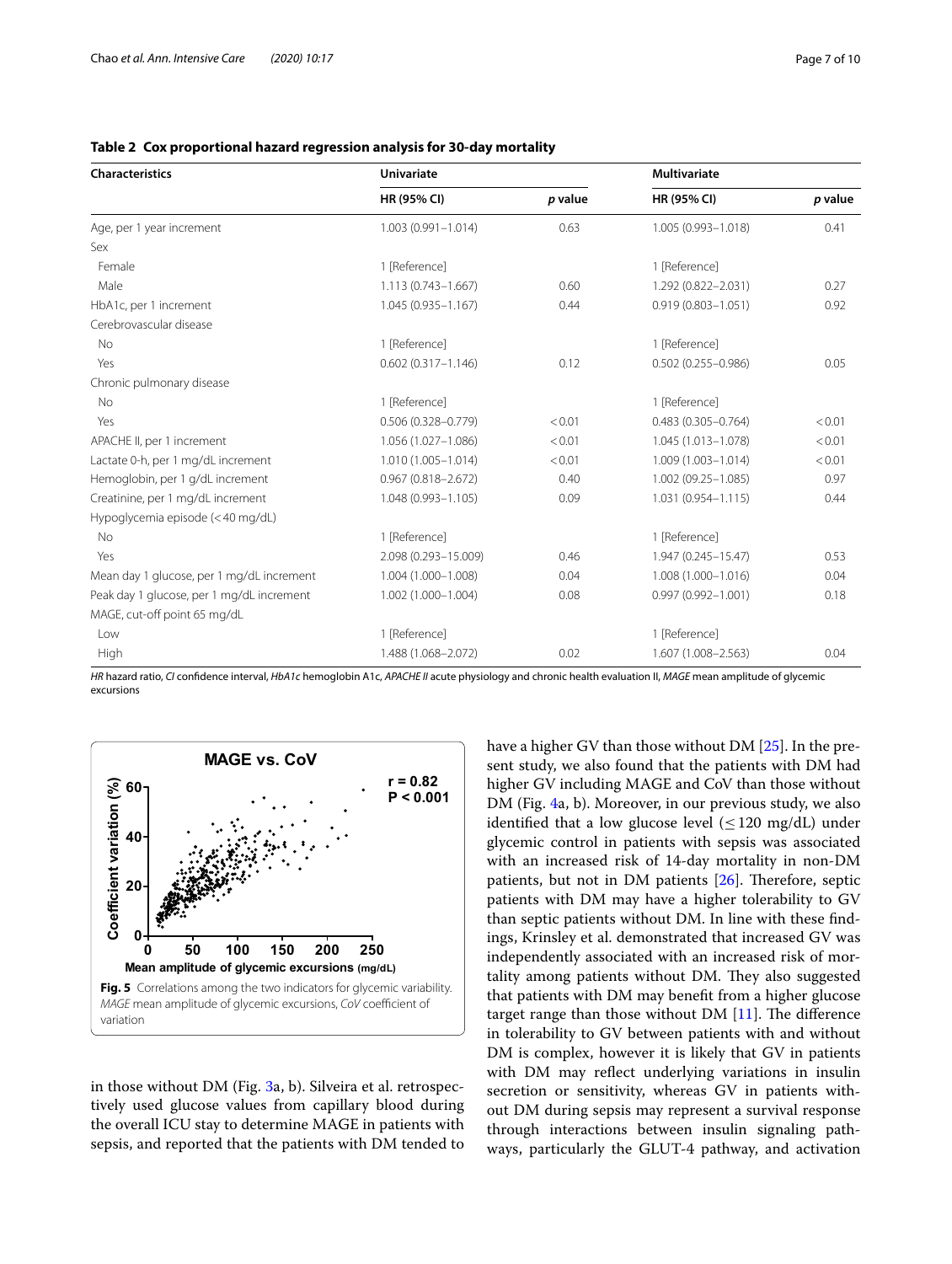| <b>Characteristics</b>                    | <b>Univariate</b>      |         | <b>Multivariate</b>    |         |
|-------------------------------------------|------------------------|---------|------------------------|---------|
|                                           | HR (95% CI)            | p value | HR (95% CI)            | p value |
| Age, per 1 year increment                 | $1.003(0.991 - 1.014)$ | 0.63    | 1.006 (0.993-1.019)    | 0.38    |
| Sex                                       |                        |         |                        |         |
| Female                                    | 1 [Reference]          |         | 1 [Reference]          |         |
| Male                                      | 1.113 (0.743-1.667)    | 0.60    | 1.251 (0.798-1.959)    | 0.33    |
| HbA1c, per 1 increment                    | $1.045(0.935 - 1.167)$ | 0.44    | $0.926(0.804 - 1.066)$ | 0.28    |
| Cerebrovascular disease                   |                        |         |                        |         |
| <b>No</b>                                 | 1 [Reference]          |         | 1 [Reference]          |         |
| Yes                                       | $0.602(0.317 - 1.146)$ | 0.12    | 0.432 (0.218-0.856)    | 0.01    |
| Chronic pulmonary disease                 |                        |         |                        |         |
| No                                        | 1 [Reference]          |         | 1 [Reference]          |         |
| Yes                                       | $0.506(0.328 - 0.779)$ | < 0.01  | $0.506(0.320 - 0.800)$ | < 0.01  |
| APACHE II, per 1 increment                | 1.056 (1.027-1.086)    | < 0.01  | 1.040 (1.008-1.073)    | < 0.01  |
| Lactate 0-h, per 1 mg/dL increment        | 1.010 (1.005-1.014)    | < 0.01  | 1.009 (1.003-1.015)    | < 0.01  |
| Hemoglobin, per 1 g/dL increment          | $0.967(0.818 - 2.672)$ | 0.40    | $0.983(0.906 - 1.066)$ | 0.68    |
| Creatinine, per 1 mg/dL increment         | 1.048 (0.993-1.105)    | 0.09    | 1.028 (0.949-1.113)    | 0.50    |
| Hypoglycemia episode (<40 mg/dL)          |                        |         |                        |         |
| No                                        | 1 [Reference]          |         | 1 [Reference]          |         |
| Yes                                       | 2.098 (0.293-15.009)   | 0.46    | 1.660 (0.209-13.203)   | 0.63    |
| Mean day 1 glucose, per 1 mg/dL increment | 1.004 (1.000-1.008)    | 0.04    | 1.014 (1.005-1.024)    | < 0.01  |
| Peak day 1 glucose, per 1 mg/dL increment | 1.002 (1.000-1.004)    | 0.08    | $0.993(0.987 - 0.998)$ | 0.01    |
| CoV, cut-off point 30%                    |                        |         |                        |         |
| Low                                       | 1 [Reference]          |         | 1 [Reference]          |         |
| High                                      | 1.683 (1.191-2.378)    | < 0.01  | 2.593 (1.494-4.499)    | < 0.01  |

#### <span id="page-7-0"></span>**Table 3 Cox proportional hazard regression analysis for 30-day mortality**

*HR* hazard ratio, *CI* confdence interval, *HbA1c* hemoglobin A1c, *APACHE II* acute physiology and chronic health evaluation II, *CoV* coefcient of variation

of pro-infammatory cascades during sepsis as proposed in so-called stress hyperglycemia [\[27,](#page-9-3) [28](#page-9-4)]. However, the association between GV and mortality may be due to an epiphenomenon of sepsis-associated dysglycemia instead of iatrogenic management; therefore, attempts to manipulate GV may not lead to improved outcomes.

In the present study, we used serial glucose data in a regular (every 2 h) glucose monitoring protocol to explore the critical role of GV in the early phase of sepsis. We found that making high-frequency glucose measurements was feasible and could be practically implemented as part of routine care in an ICU  $[11]$ . Advances in continuous glucose monitoring (CGM) technology will further enable intense surveillance for early GV in managing patients with sepsis. We suggest that more studies are needed to investigate the optimal glucose control strategy in CGM for patients with high GV [\[29](#page-9-5)].

There are several limitations to this study. First, this was a retrospective study; however, the protocol-based intensive glucose monitoring allowed us to accurately measure day 1 GV. Second, we excluded 65 patients without HbA1c data to avoid the potential misclassifcation of DM. However, the proportion of high GV in

these 65 patients was 33.8% (22/65), and this would not have changed the magnitude of associations in the 452 patients. Third, we focused on day 1 glucose alone in the present study, given that the retrospective design did not allow us to precisely assess the GV beyond day 1. Fourth, the generalizability of the fnding should be applied with caution given the high rates of male patients and patients with DM in this study which was conducted at a veteran's hospital. Finally, a variety of treatments may infuence blood sugar, including nutrition intake, glucose solution infusion and steroid administration. This retrospective analysis is limited by not including these factors because of the integrity and availability of the data.

#### **Conclusions**

In conclusion, high day 1 GV was prevalent in the patients with sepsis, and it was independently associated with high 30-day mortality, particularly in the patients without DM. These findings highlight the crucial need of surveillance for early GV in patients with sepsis, such as with a CGM system. Additional studies are required to explore the mechanisms underlying GV and optimize glucose control.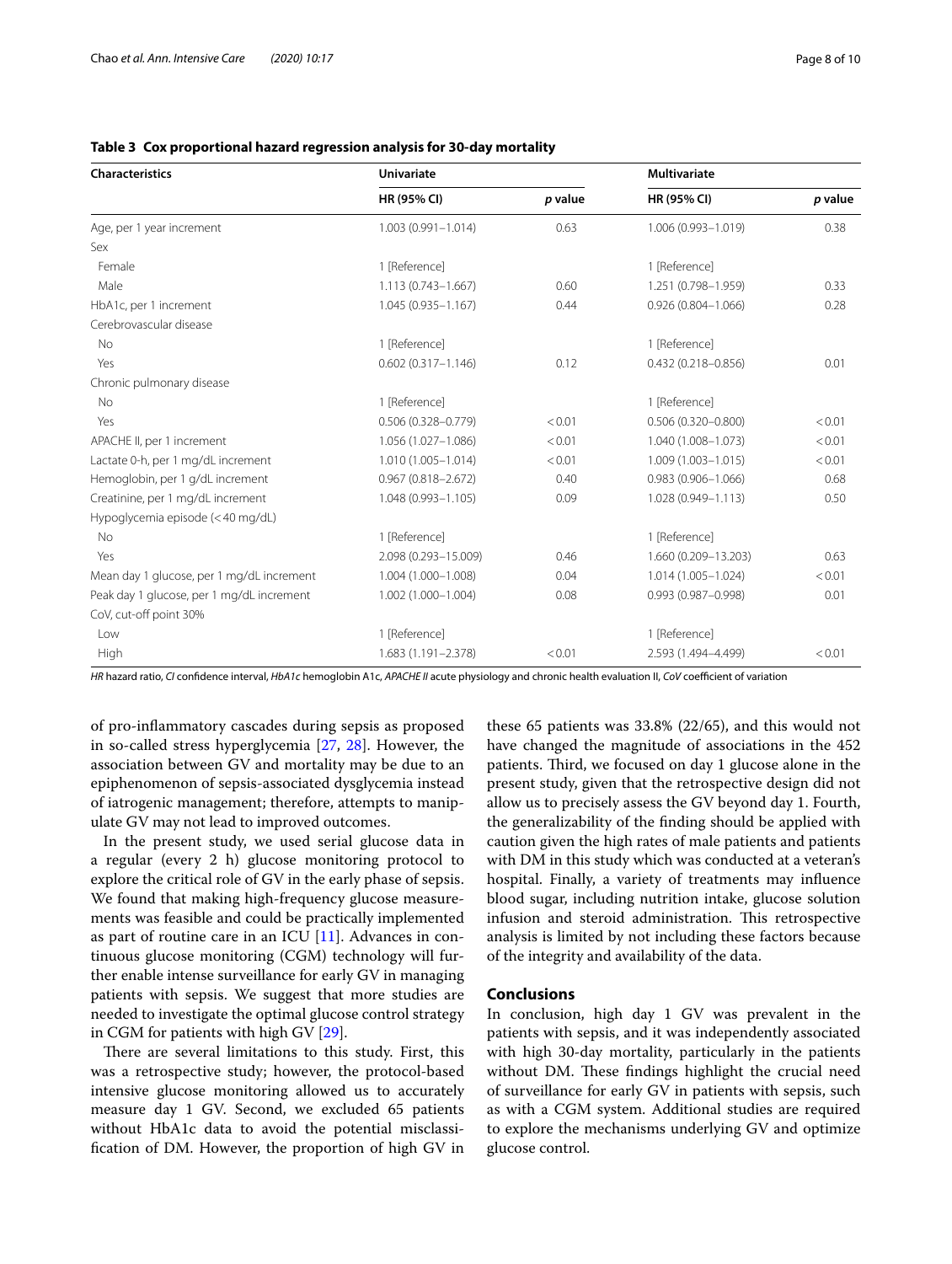#### **Supplementary information**

**Supplementary information** accompanies this paper at [https://doi.](https://doi.org/10.1186/s13613-020-0635-3) [org/10.1186/s13613-020-0635-3.](https://doi.org/10.1186/s13613-020-0635-3)

<span id="page-8-18"></span>**Additional fle 1: Table S1.** Characteristics of the 452 patients with sepsis categorized by 30-day mortality.

#### **Abbreviations**

GV: Glycemic variability; ICU: Intensive care unit; MAGE: Mean amplitude of glycemic excursions; CoV: Coefficient of variation; DM: Diabetes mellitus; aHR: Adjusted hazard ratio; CI: Confdence interval; APACHE II score: Acute physiol‑ ogy and chronic health evaluation II score; HbA1c: Glycated hemoglobin; SD: Standard deviation; CGM: Continuous glucose monitoring.

#### **Authors' contributions**

CMC and CLW developed the protocol and the design of the study. CWC, CHT, SJS and CYY collected the data and performed the statistical analysis. CMC and CWC wrote and revised the manuscript. All authors contributed substantially to this work, and all of them revised and have agreed to the fnal version of the manuscript with full access to all data. All authors read and approved the fnal manuscript.

#### **Funding**

This study was supported by Taichung Veterans General Hospital (TCVGH-1084102C).

#### **Availability of data and materials**

The datasets consulted during this study are available from the corresponding author on reasonable request.

#### **Ethics approval and consent to participate**

This study was approved by the Institutional Review Board of Taichung Veterans General Hospital Taiwan (IRB number: CF16017A). Given that the research was limited to the secondary use of data previously collected during daily practice and the patients' identity were completely unidentifable, the need for informed consent was waived.

#### **Consent for publication**

Not applicable.

#### **Competing interests**

On behalf of all authors, the corresponding author states that there are no competing interests.

#### **Author details**

<sup>1</sup> Division of Chest Medicine, Department of Internal Medicine, Taichung Veterans General Hospital, 1650 Taiwan Boulevard Sect. 4, Taichung 40705, Taiwan. <sup>2</sup> Department of Critical Care Medicine, Taichung Veterans General Hospital, 1650 Taiwan Boulevard Sect. 4, Taichung 40705, Taiwan.<sup>3</sup> Division of Pulmonary Medicine, Department of Internal Medicine, Shuang Ho Hospital, Taipei Medical University, Taipei, Taiwan. <sup>4</sup> Division of Pulmonary Medicine, Department of Internal Medicine, School of Medicine, College of Medicine, Taipei Medical University, Taipei, Taiwan. 5 Center of Quality Management, Taichung Veterans General Hospital, 1650 Taiwan Boulevard Sect. 4, Taichung 40705, Taiwan.<sup>6</sup> Department of Automatic Control Engineering, Feng Chia University, Taichung, Taiwan. <sup>7</sup> Department of Nursing, Taichung Veterans General Hospital, 1650 Taiwan Boulevard Sect. 4, Taichung 40705, Taiwan. <sup>8</sup> Division of Critical Care and Respiratory Therapy, Department of Internal Medicine, Taichung Veterans General Hospital, 1650 Taiwan Boulevard Sect. 4, Taichung 40705, Tai‑ wan. <sup>9</sup> Central Taiwan University of Science and Technology, Taichung, Taiwan.<br><sup>10</sup> The College of Science, Tunghai University, Taichung 40704, Taiwan.

Received: 3 August 2019 Accepted: 30 January 2020 Published online: 07 February 2020

#### **References**

- <span id="page-8-0"></span>Fleischmann C, Scherag A, Adhikari NK, Hartog CS, Tsaganos T, Schlattmann P, et al. Assessment of global incidence and mortality of hospitaltreated sepsis. Current estimates and limitations. Am J Respir Crit Care Med. 2016;193(3):259–72.
- <span id="page-8-1"></span>2. Deane AM, Horowitz M. Dysglycaemia in the critically ill—signifcance and management. Diabetes Obes Metab. 2013;15(9):792–801.
- <span id="page-8-2"></span>3. Preiser JC, Chase JG, Hovorka R, Joseph JI, Krinsley JS, De Block C, et al. Glucose control in the ICU: a continuing story. J Diabetes Sci Technol. 2016;10(6):1372–81.
- <span id="page-8-3"></span>4. Brunner R, Adelsmayr G, Herkner H, Madl C, Holzinger U. Glycemic variability and glucose complexity in critically ill patients: a retrospective analysis of continuous glucose monitoring data. Crit Care. 2012;16(5):R175.
- <span id="page-8-4"></span>5. Suh S, Kim JH. Glycemic variability: how do we measure it and why is it important? Diabetes Metab J. 2015;39(4):273–82.
- <span id="page-8-5"></span>6. Bagshaw SM, Egi M, George C, Bellomo R. Australia New Zealand intensive care society database management C. Early blood glucose control and mortality in critically ill patients in Australia. Crit Care Med. 2009;37(2):463–70.
- <span id="page-8-6"></span>7. Todi S, Bhattacharya M. Glycemic variability and outcome in critically ill. Indian J Crit Care Med. 2014;18(5):285–90.
- <span id="page-8-7"></span>8. van Steen SC, Rijkenberg S, Limpens J, van der Voort PH, Hermanides J, DeVries JH. The clinical benefts and accuracy of continuous glucose monitoring systems in critically Ill patients—a systematic scoping review. Sensors. 2017;17(1):146.
- <span id="page-8-8"></span>9. Dungan KM, Braithwaite SS, Preiser JC. Stress hyperglycaemia. Lancet. 2009;373(9677):1798–807.
- <span id="page-8-9"></span>10. Krinsley JS, Preiser JC. Time in blood glucose range 70 to 140 mg/dl>80% is strongly associated with increased survival in non-diabetic critically ill adults. Crit Care. 2015;19:179.
- <span id="page-8-10"></span>11. Krinsley JS, Egi M, Kiss A, Devendra AN, Schuetz P, Maurer PM, et al. Diabetic status and the relation of the three domains of glycemic control to mortality in critically ill patients: an international multicenter cohort study. Crit Care. 2013;17(2):R37.
- 12. Sechterberger MK, Bosman RJ, Oudemans-van Straaten HM, Siegelaar SE, Hermanides J, Hoekstra JB, et al. The effect of diabetes mellitus on the association between measures of glycaemic control and ICU mortality: a retrospective cohort study. Crit Care. 2013;17(2):R52.
- <span id="page-8-11"></span>13. Magee F, Bailey M, Pilcher DV, Martensson J, Bellomo R. Early glycemia and mortality in critically ill septic patients: interaction with insulintreated diabetes. J Crit Care. 2018;45:170–7.
- <span id="page-8-12"></span>14. American Diabetes A. Standards of medical care in diabetes-2015 abridged for primary care providers. Clin Diabetes. 2015;33(2):97–111.
- <span id="page-8-13"></span>15. Service FJ, Molnar GD, Rosevear JW, Ackerman E, Gatewood LC, Taylor WF. Mean amplitude of glycemic excursions, a measure of diabetic instability. Diabetes. 1970;19(9):644–55.
- <span id="page-8-14"></span>16. Lanspa MJ, Dickerson J, Morris AH, Orme JF, Holmen J, Hirshberg EL. Coefficient of glucose variation is independently associated with mortality in critically ill patients receiving intravenous insulin. Crit Care. 2014;18(2):R86.
- <span id="page-8-15"></span>17. Akasaka T, Sueta D, Tabata N, Takashio S, Yamamoto E, Izumiya Y, et al. Efects of the mean amplitude of glycemic excursions and vascular endothelial dysfunction on cardiovascular events in nondiabetic patients with coronary artery disease. J Am Heart Assoc. 2017;6(5):e004841.
- <span id="page-8-16"></span>18. Chao HY, Liu PH, Lin SC, Chen CK, Chen JC, Chan YL, et al. Association of in-hospital mortality and dysglycemia in septic patients. PLoS ONE. 2017;12(1):e0170408.
- <span id="page-8-17"></span>19. Bursac Z, Gauss CH, Williams DK, Hosmer DW. Purposeful selection of variables in logistic regression. Source Code Biol Med. 2008;3:17.
- <span id="page-8-19"></span>20. Plummer MP, Deane AM. Dysglycemia and glucose control during sepsis. Clin Chest Med. 2016;37(2):309–19.
- <span id="page-8-20"></span>21. Ali NA, O'Brien JM Jr, Dungan K, Phillips G, Marsh CB, Lemeshow S, et al. Glucose variability and mortality in patients with sepsis. Crit Care Med. 2008;36(8):2316–21.
- <span id="page-8-21"></span>22. Liu WY, Lin SG, Zhu GQ, Poucke SV, Braddock M, Zhang Z, et al. Establishment and validation of GV-SAPS II scoring system for non-diabetic critically Ill patients. PLoS ONE. 2016;11(11):e0166085.
- <span id="page-8-22"></span>23. Uyttendaele V, Dickson JL, Shaw GM, Desaive T, Chase JG. Untangling glycaemia and mortality in critical care. Crit Care. 2017;21(1):152.